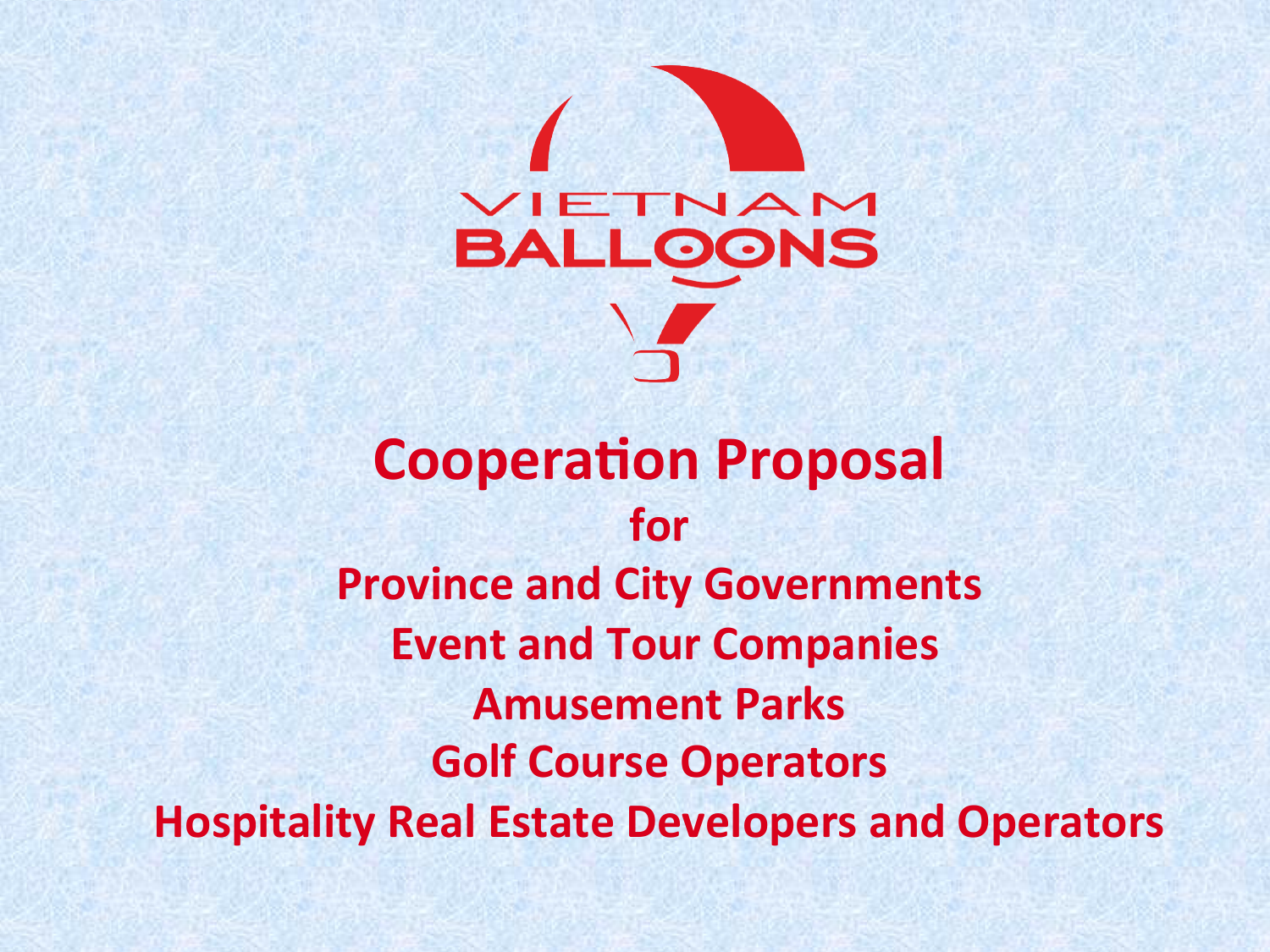

## **Our Services**

- Free flying balloons
- Tethered balloons
- Standing balloons and night glow
- Sales and operation of branded balloons
- Sales, installation, operation of large helium balloons
- Reality TV show

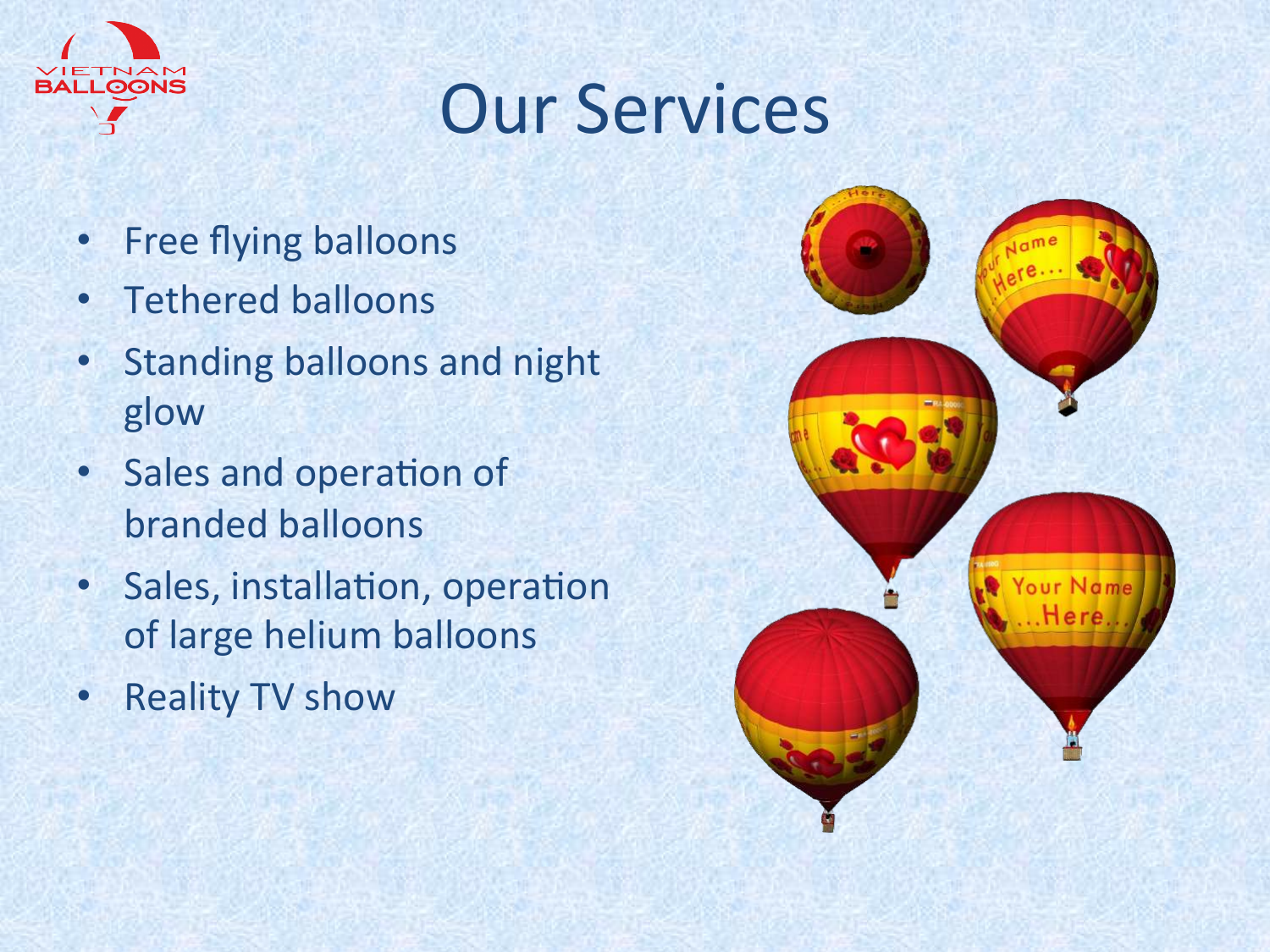

# Free flying balloons

Flying hot air balloon is an exciting new way to explore beauty of Vietnam landscape from above. With 23 years of total experience and 3 years of experience in Vietnam, we are glad to offer flights in **Ba Ria/Vung Tau** for your customers starting 1<sup>st</sup> of January 2021.





We are also looking for the following opportunities:

- Flying balloons with your brand, which gives unique advertising benefits
- Operating balloons for you in the flying area chosen by you, in which case customer acquisition would be on your side and operations on our side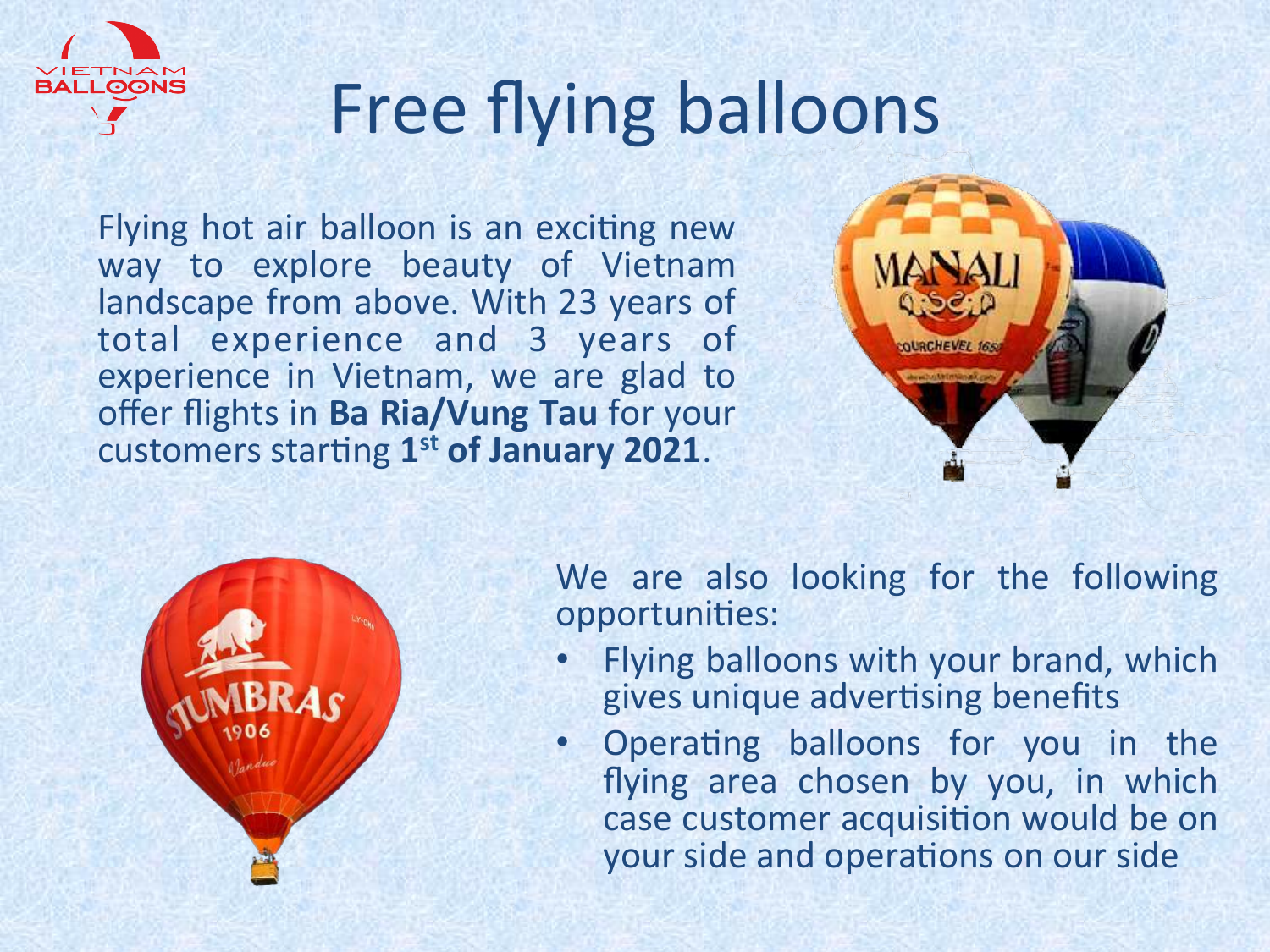### Free flying balloons: technical **VIETNAM**

- The perfect size of balloons to fly in Vietnam are 8-12 pax due to terrain and weather. In more difficult terrains we recommend 4-6 pax balloons
- Optimal number of balloons to operate in one area is 4 to 6
- Balloons can fly in early mornings (with sunrise), the usual flight lasts for around 1 hour
- Depending on the wind, balloons can travel 7-20 km distance during the flight and go as high as 700 meters

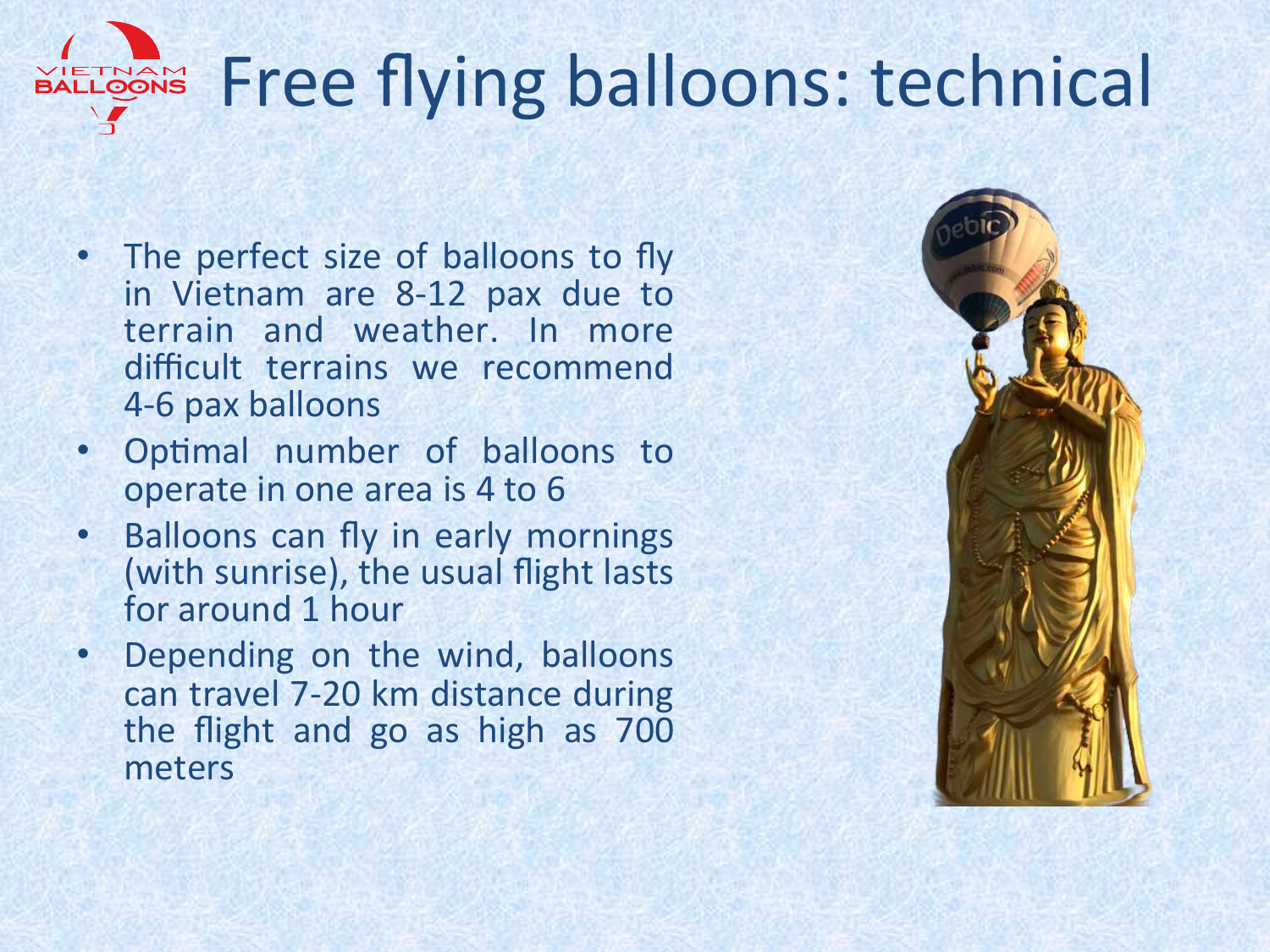

## Tethered balloons

Tethered balloon is a balloon tied by ropes to the ground. It lifts customers up to 50m high, but does not fly away. It can be operated in early mornings and also evenings. One lift  $-$  up lasts around 5 minutes in the air. Balloon can be placed in the spot you choose





Tethered balloons are suitable for:

- **Amusement parks, Golf courses**
- **Events:** for customer lifting and brand/ event advertising
- **Big groups of tourists:** for passenger lifting
- **Team building:** we can construct different types of games and let customers inflate, lift the balloon themselves under our supervision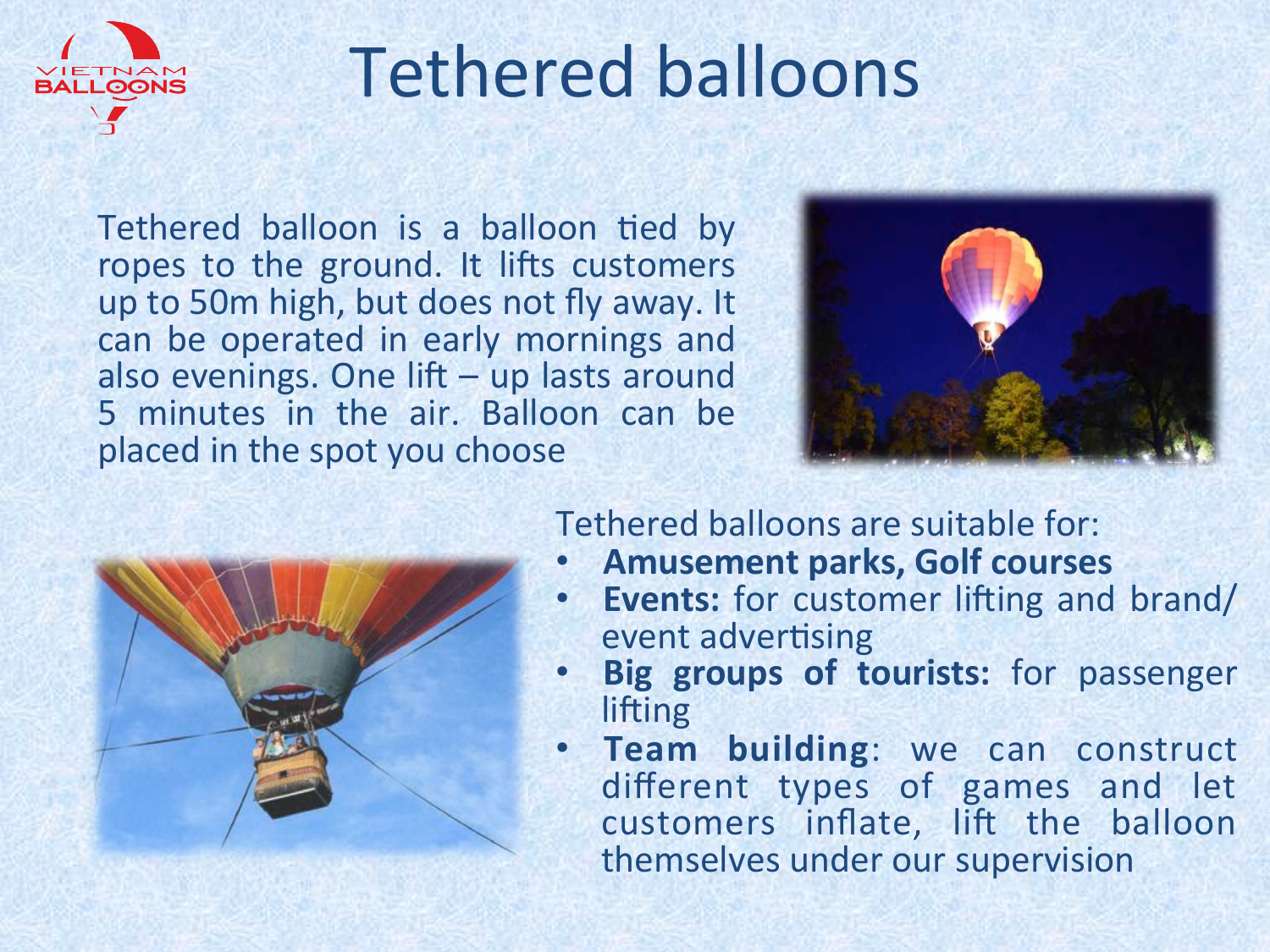

# Tethered balloons: technical

- Tethered balloon needs at least 30m x 30m of free flat space with no high objects, such as street lighting poles, close to operations area
- The tethering place must be accessible by 7 ton truck
- Obtaining the license for tethered balloon can take up to one month. It is subject to negotiations whether us or client will be responsible for the license
- Weather conditions suitable for tethered balloon: wind up to 10 km/ h, no rain.
- Available operating time: morning hours 6AM to 8:30AM; evening hours 5PM to 10PM

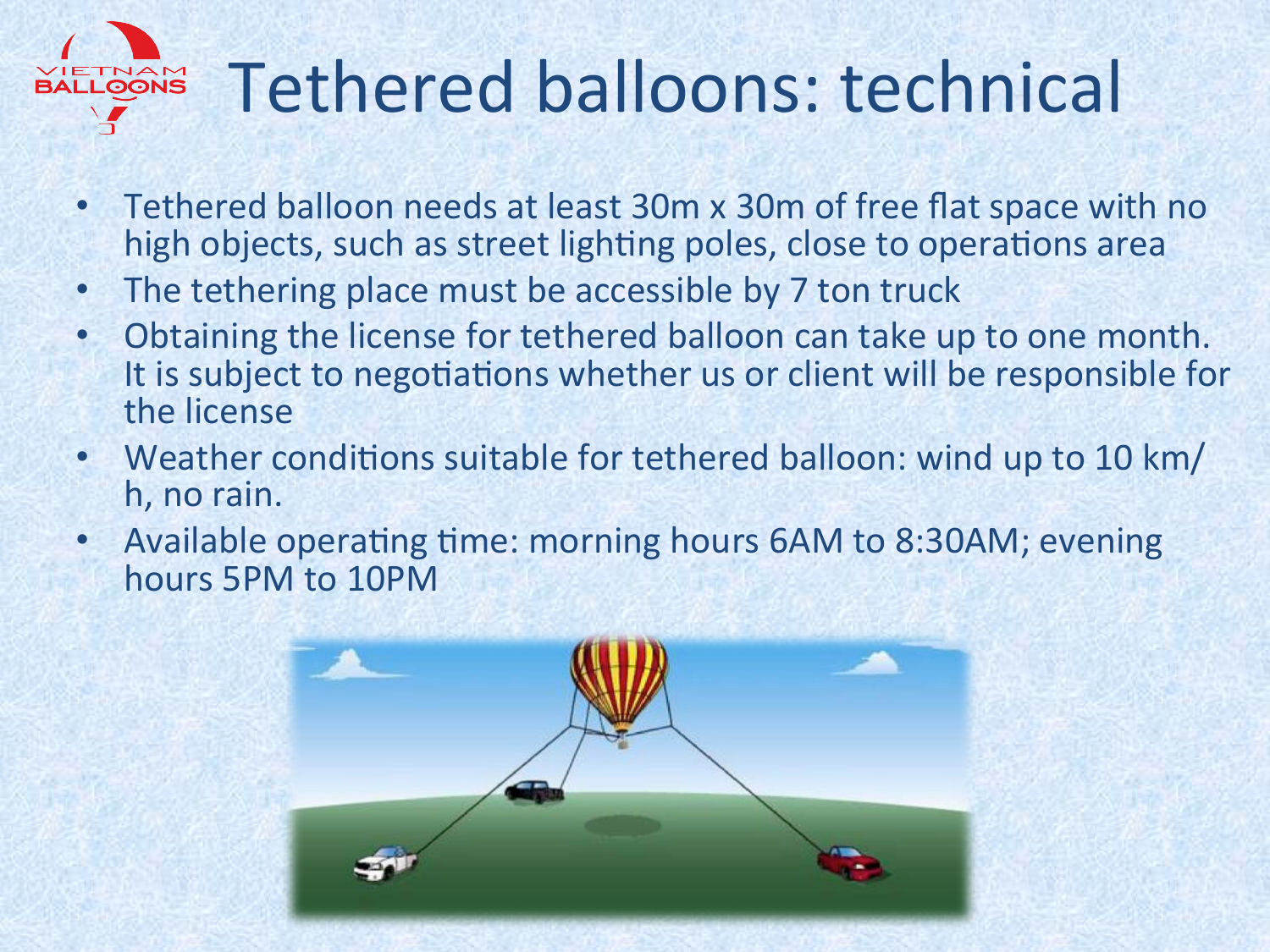

## Standing balloons and night glow

23 meters high, the balloon looks impressive even while just standing inflated on the ground. At night time it looks even more impressive, glowing from inside like a giant light bulb. Operating hours per day are longer than tethered balloon 





Standing balloons are suitable for big Events: for brand/event advertising. It is also suitable for private events, such as weddings. Usually, if winds are under 10 km/h, standing balloon can be easily converted into tethered balloon. But if winds become stronger, standing balloon can operate with up to 18 km/h winds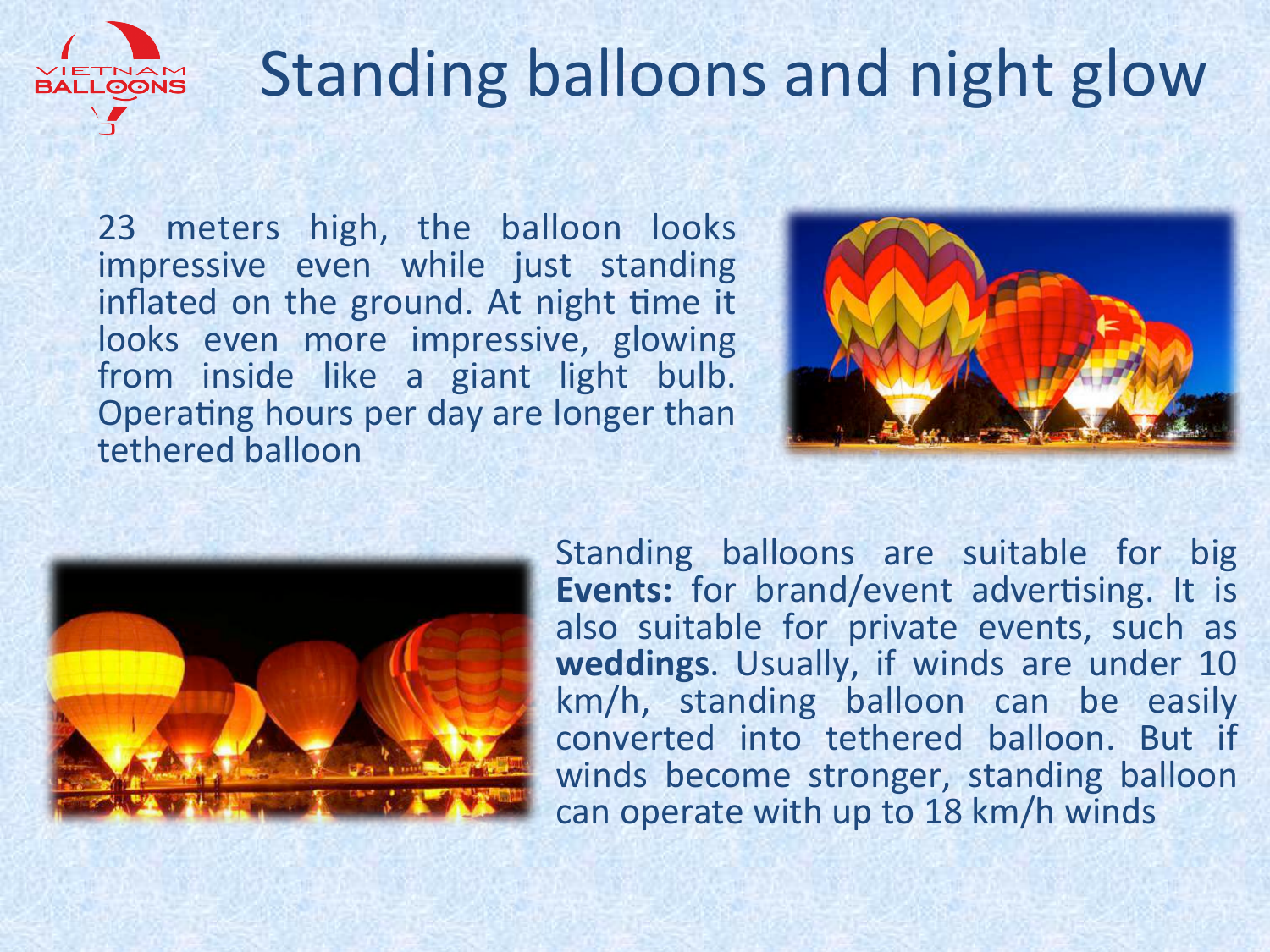

### Sales and operation of branded balloons

Balloons in the sky automatically catch attention of people. And so will your brand! Flying higher than any other ad, your logo will be visible many kilometers around, effectively reaching thousands of people, and definitely getting their attention





Branded balloons can be used not only for free flights, but also for tethered flights during your brand events, public festivals, etc. Countless companies ranging in size from Coca-Cola to medium  $-$  size businesses have their own balloons, giving brands truly amazing visibility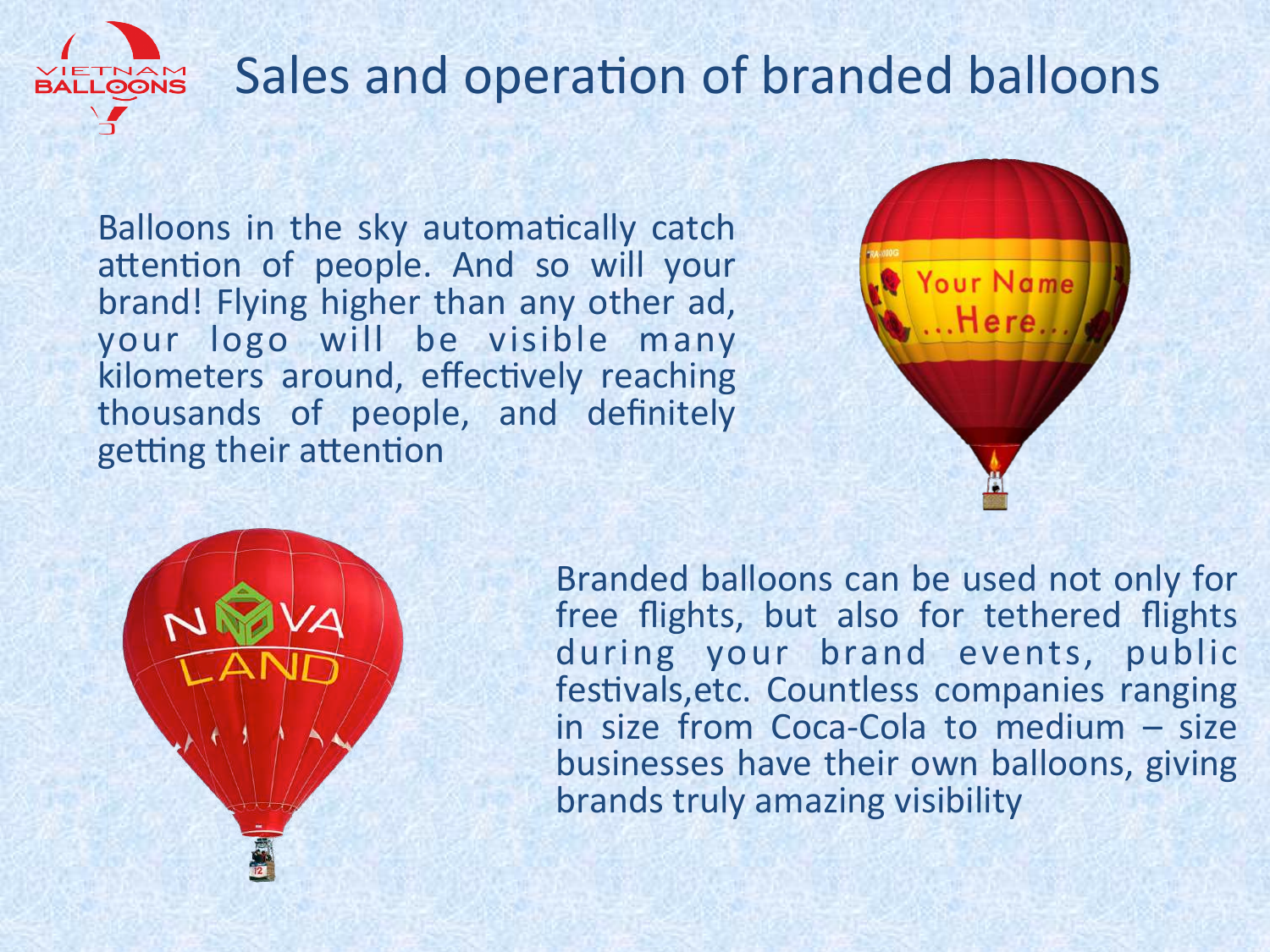#### Sales and operation of branded balloons **ITNAM**<br>LOONS

- Balloons can be produced entirely according to your design. The envelope (top part) of the balloon lasts for 5 years, during which your brand would be displayed in the sky. We could choose the best producer and options for you to purchase the balloon, according to your needs
- Our company is flexible with cooperation terms: we can operate the balloon for you when you need it, or we can use it in our daily operations
- Another option is to put your logo on our specialized advertising balloon for a certain number of flights or for a single event

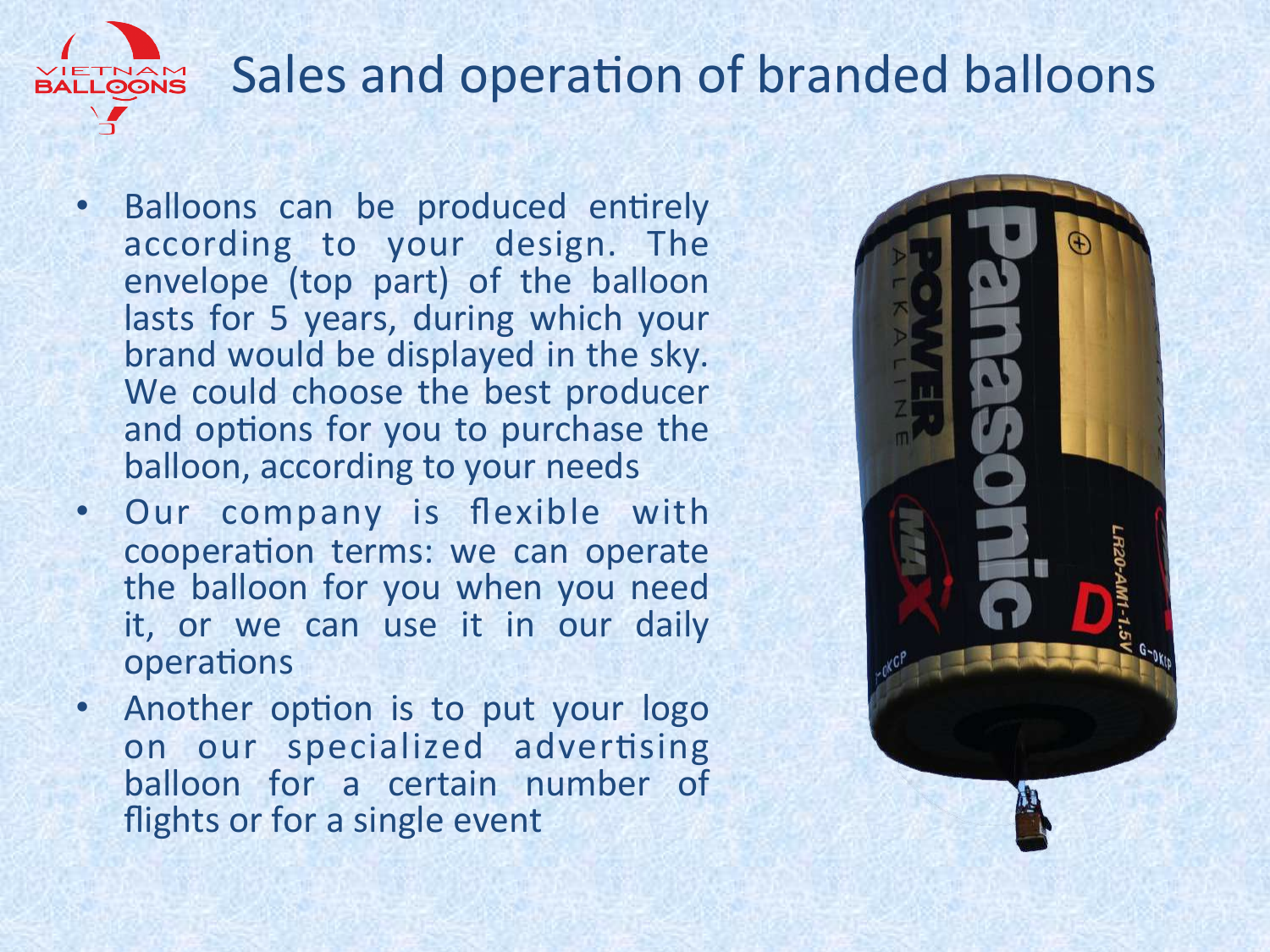

Tethered helium balloons are a perfect choice for amusement parks, large tourist areas with lots of foot traffic. Revenue comes from lifting people to 100 meters high. Logo glows in the night, visible kilometers away. In strong winds, balloon can swing a bit. Have a look: https://fb.watch/1u9YXqywBd/





Aerobars, can lift people to 50 meters. Due to extreme stability, it can operate in any weather 24/7. Clients can have breakfast, lunch or dinner in the sky, while observing the views. Both the balloon and the tower can be illuminated at night time. Have a look: https://fb.watch/1u7x\_9ckiQ/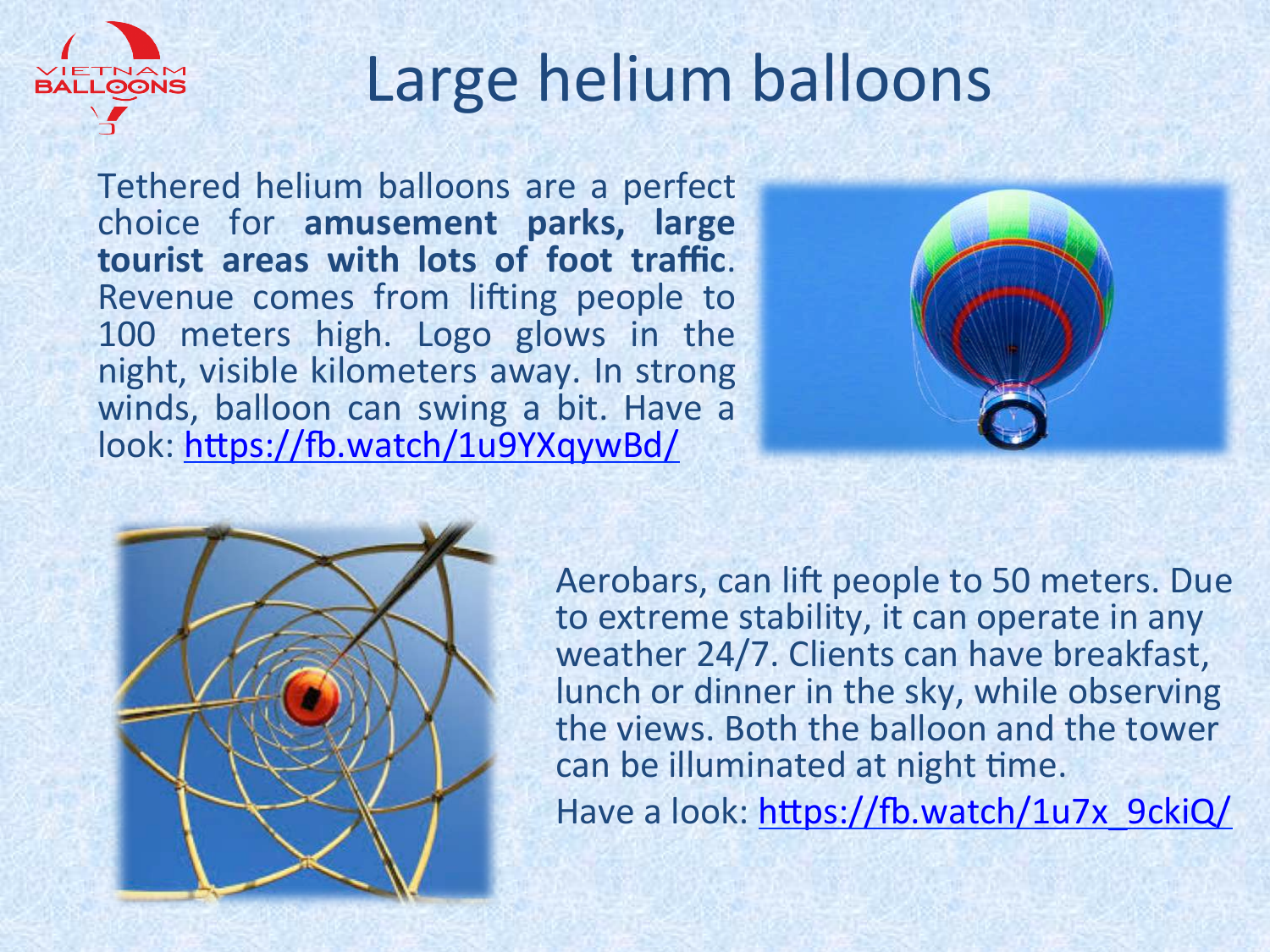

### Large helium balloons

- Being stationary, helium balloons become a LANDMARK OF YOUR PLACE, be it amusement park, golf course, or resort and villa compound. Visible from far away, it easily attracts customers not only to take the balloon ride, but also to visit your facility and spend money there
- Being Vietnamese representative of biggest helium balloon producers, we can sell, install, and operate helium balloons for you. Working together with your architects and engineers, we would help to choose the optimal place for the installation. We would also place your location on our website to promote it to potential customers

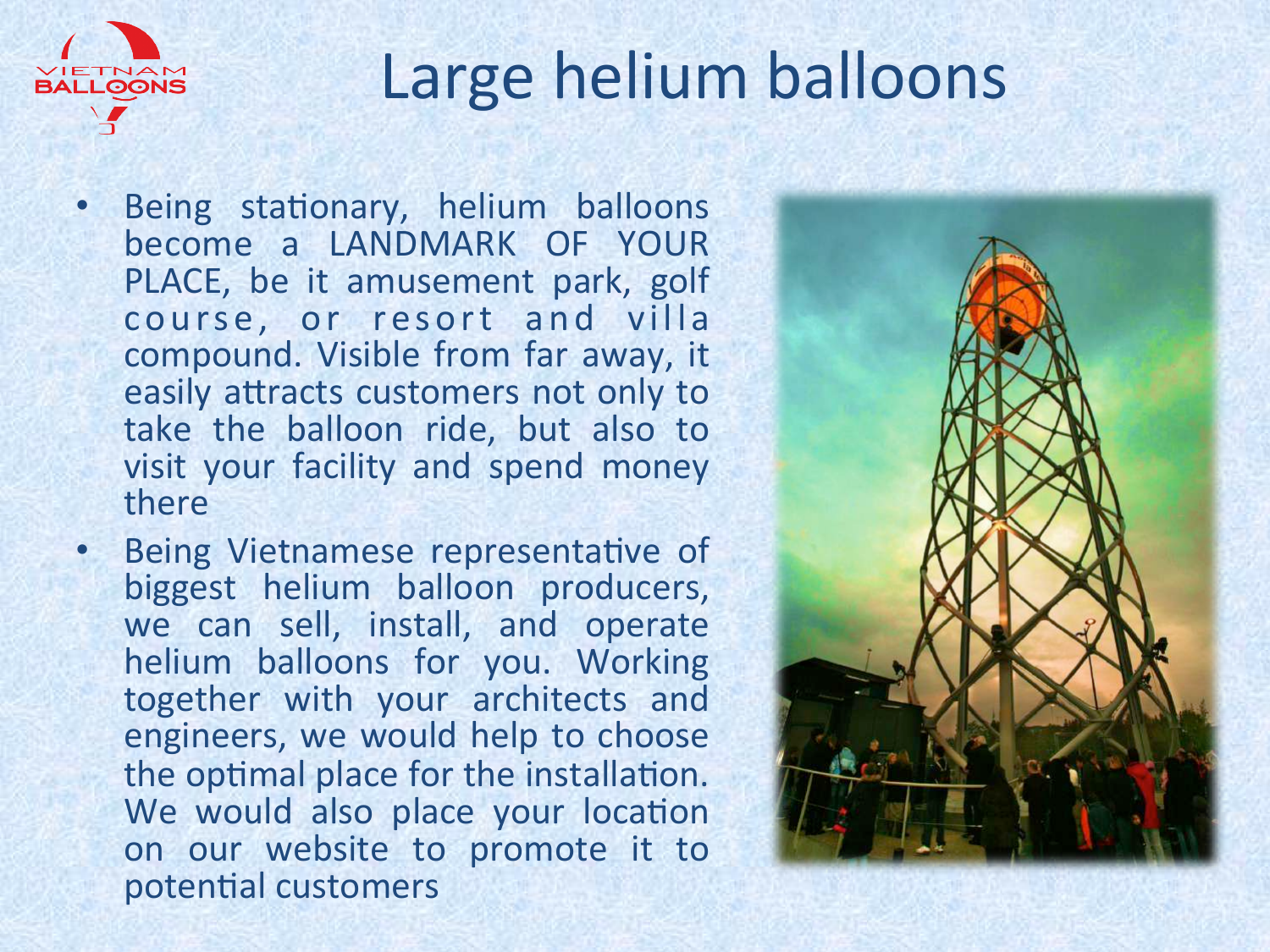

### Large helium balloon photos





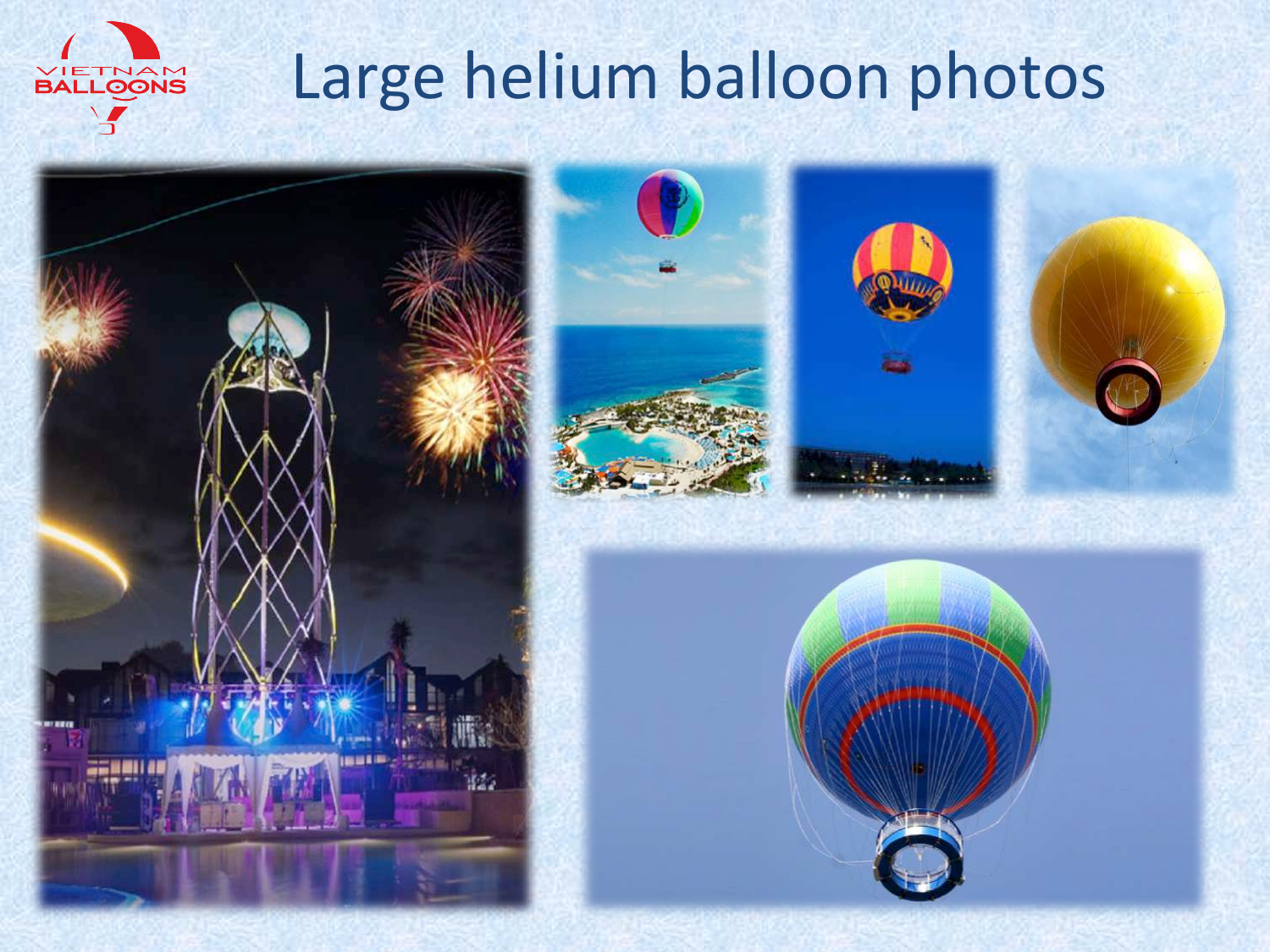

# **Reality TV show project**

- In order to promote ballooning and tourism in general, Vietnam Balloons is planning to make a reality TV show called "Race the Dragon"
- The show will presumably be aired on VTV3 or other major Vietnam channel to promote local tourism. We already have support of the Ministry of Culture, Sports and Tourism for the project
- After COVID-19 situation normalizes world-wide, we expect the show to be aired on international travel channels, such as Travel channel, Discovery, Nat Geo or similar
- We are looking for sponsors to support this project

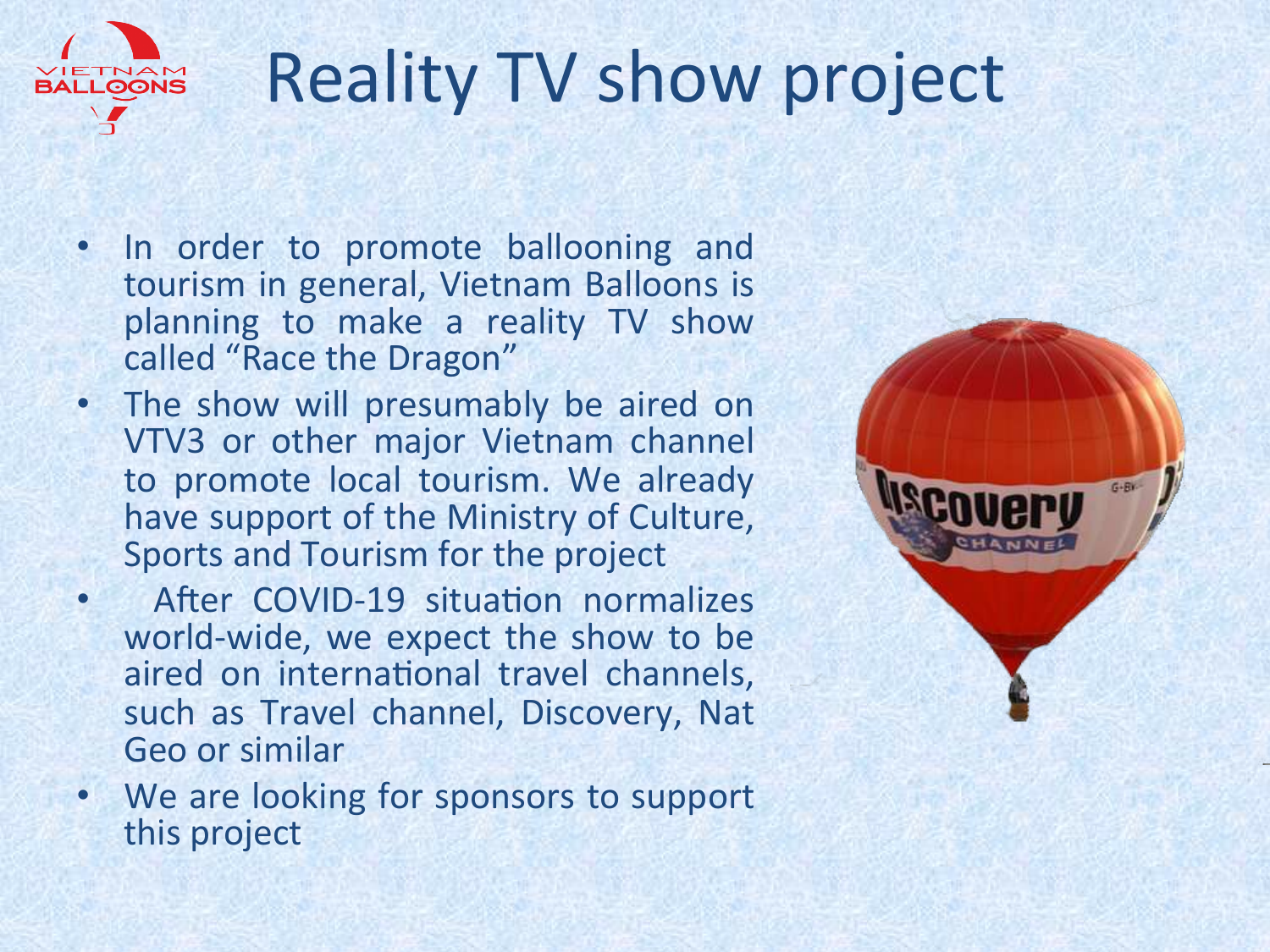

Fly hot air balloon in provinces connecting north and south

Make a TV reality show about the trip, featuring:

- balloon flights and aerial views
- adventures of balloon crew, interaction with local people
- cultural life in rural and urban areas, food, and places of interest in different provinces

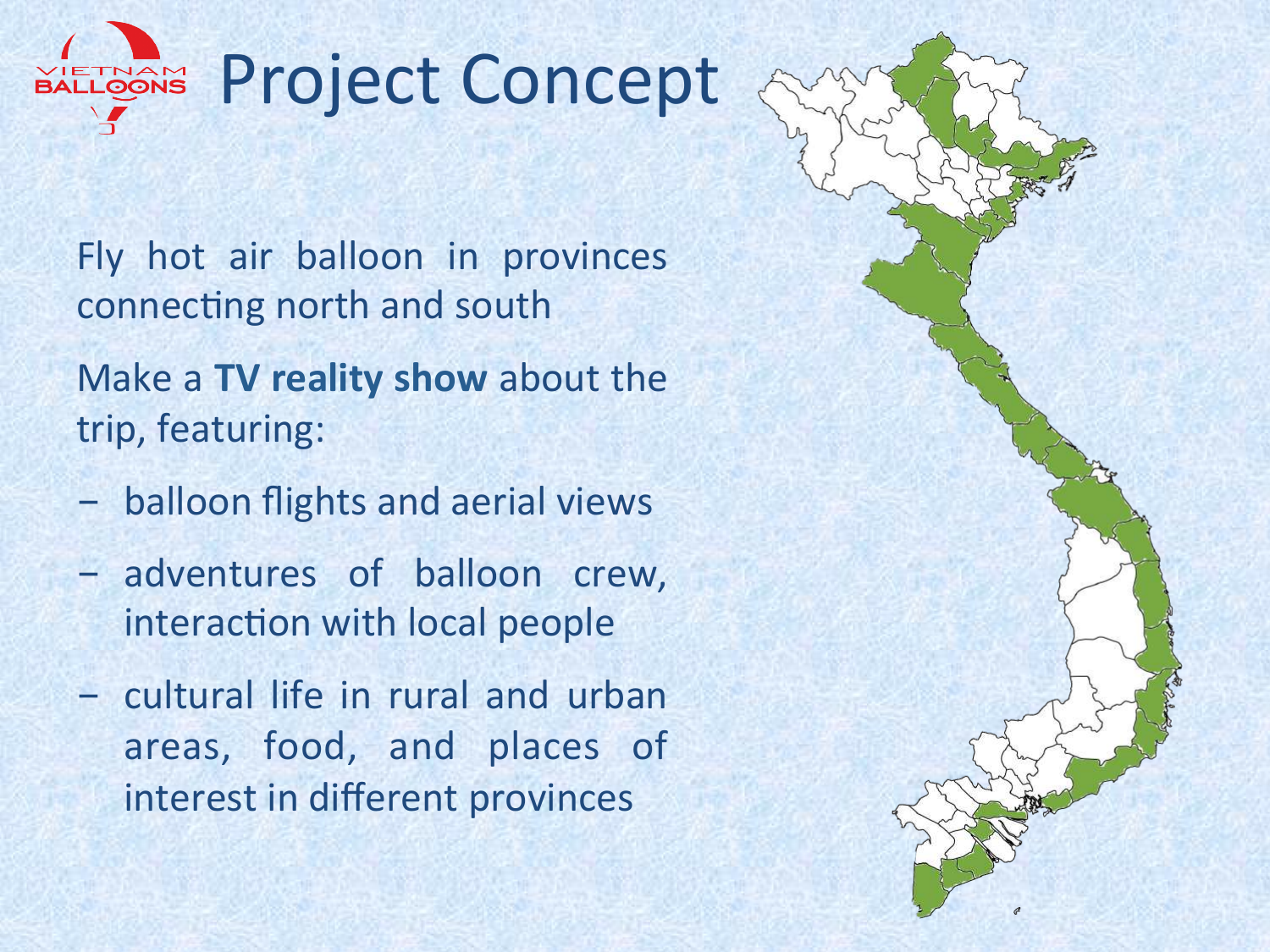

### Mission

Show beauty and variety of nature, food, and culture of Vietnam

Promote local tourism, broadcasting on local TV channels

Promote Vietnam as international travel destination, broadcasting on international TV channels, such as Discovery, Nat Geo, etc.

**Promote the brands of sponsors** 

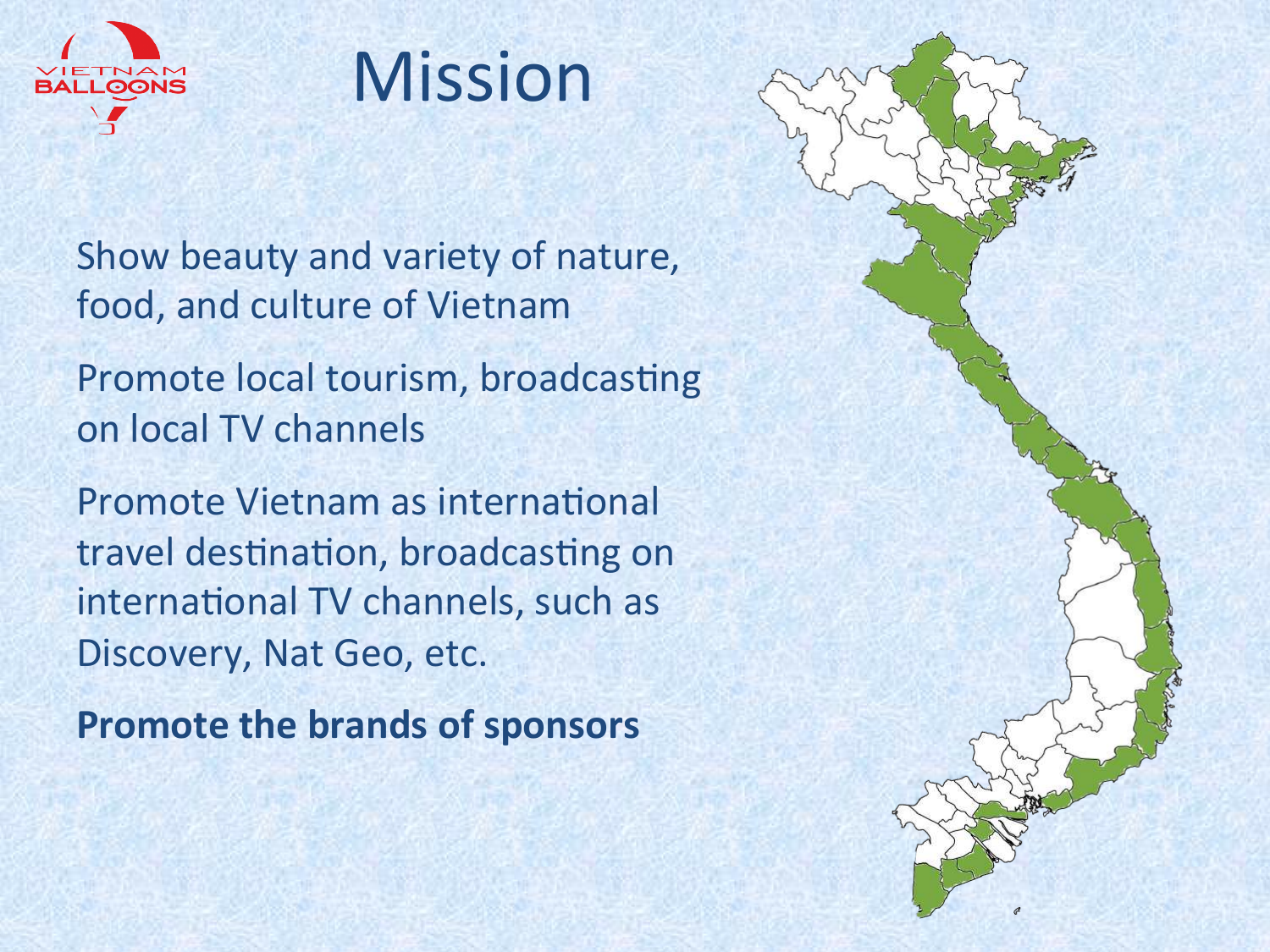

# Geography

| 1.  | <b>Hà Giang</b>    |
|-----|--------------------|
| 2.  | <b>Tuyên Quang</b> |
| 3.  | <b>Vinh Phúc</b>   |
| 4.  | <b>Bắc Giang</b>   |
| 5.  | <b>Quảng Ninh</b>  |
| 6.  | Hải Phòng          |
| 7.  | Thái Bình          |
| 8.  | <b>Nam Định</b>    |
| 9.  | <b>Ninh Bình</b>   |
| 10. | <b>Thanh Hoá</b>   |
| 11. | Nghệ An            |
| 12. | Hà Tĩnh            |
| 13. | <b>Quảng Bình</b>  |
| 14. | <b>Quảng Trị</b>   |
| 15. | Thừa Thiên - Huế   |
|     |                    |

- 17. Quảng Nam 18. Quảng Ngãi 19. Bình Định 20. Phú Yên 21. Khánh Hoà 22. Ninh Thuận 23. Bình Thuận 24. Bà Rịa – Vũng Tàu 25. Tiền Giang 26. Vĩnh Long 27. Hậu Giang 28. Bạc Liêu 29. Cà Mau
- 16. Đà Nẵng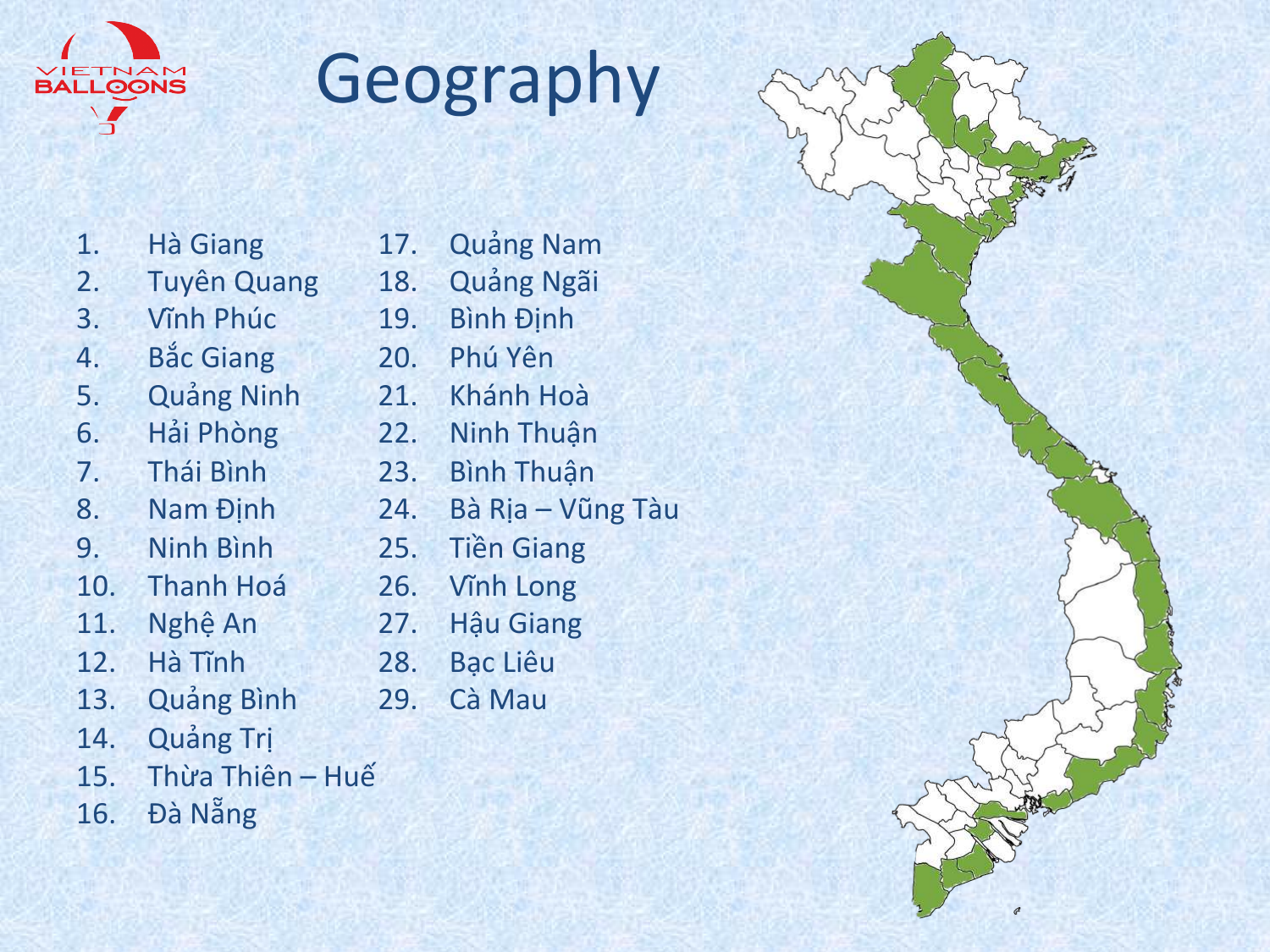

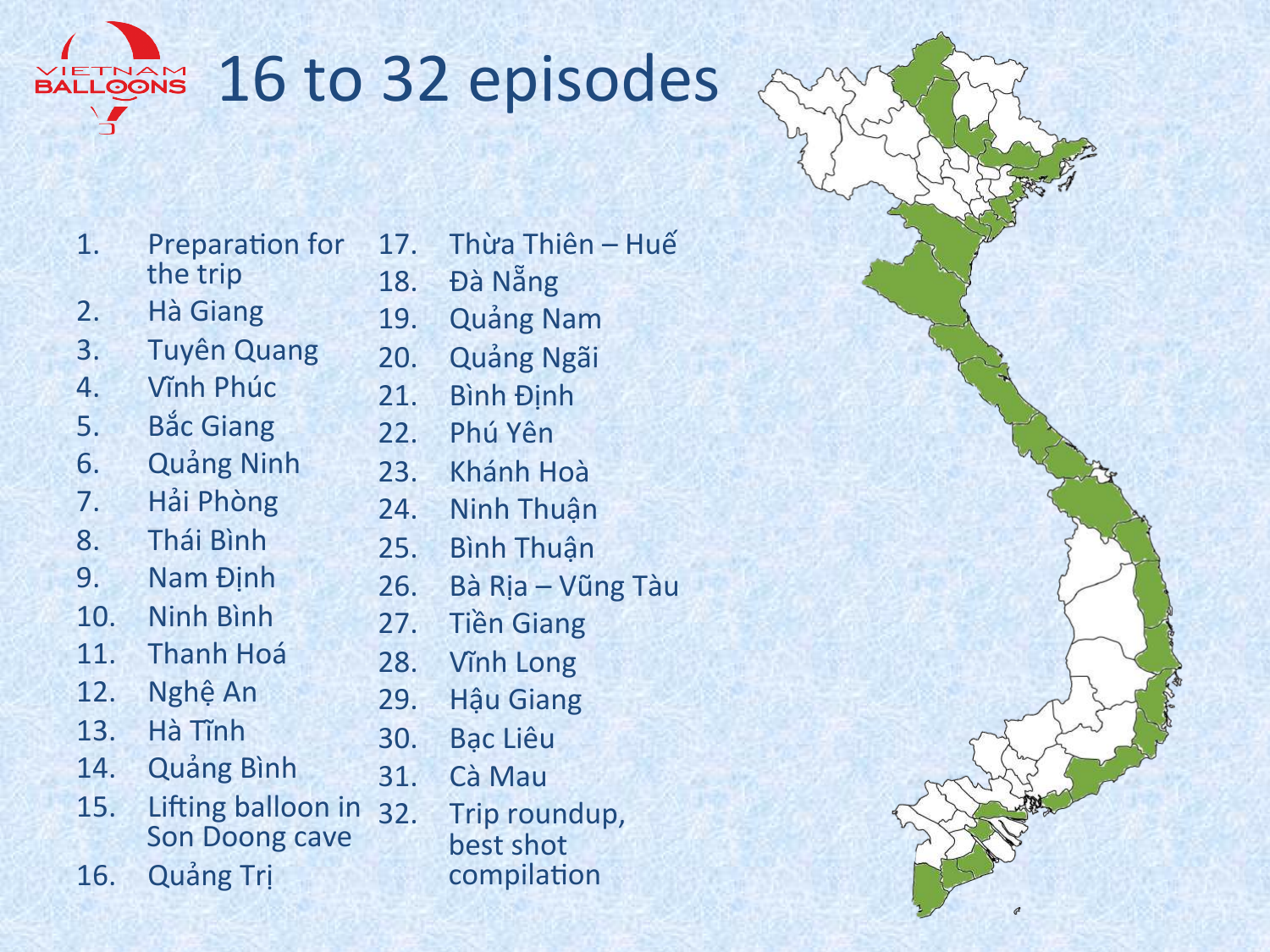

Team 





PRODUCTION I STUDIOS I POST

Operated by European crew with more than 23 years in ballooning. The oldest commercial ballooning company in Vietnam

Longest established private TV production company in Vietnam. Multiple records of international shows and films